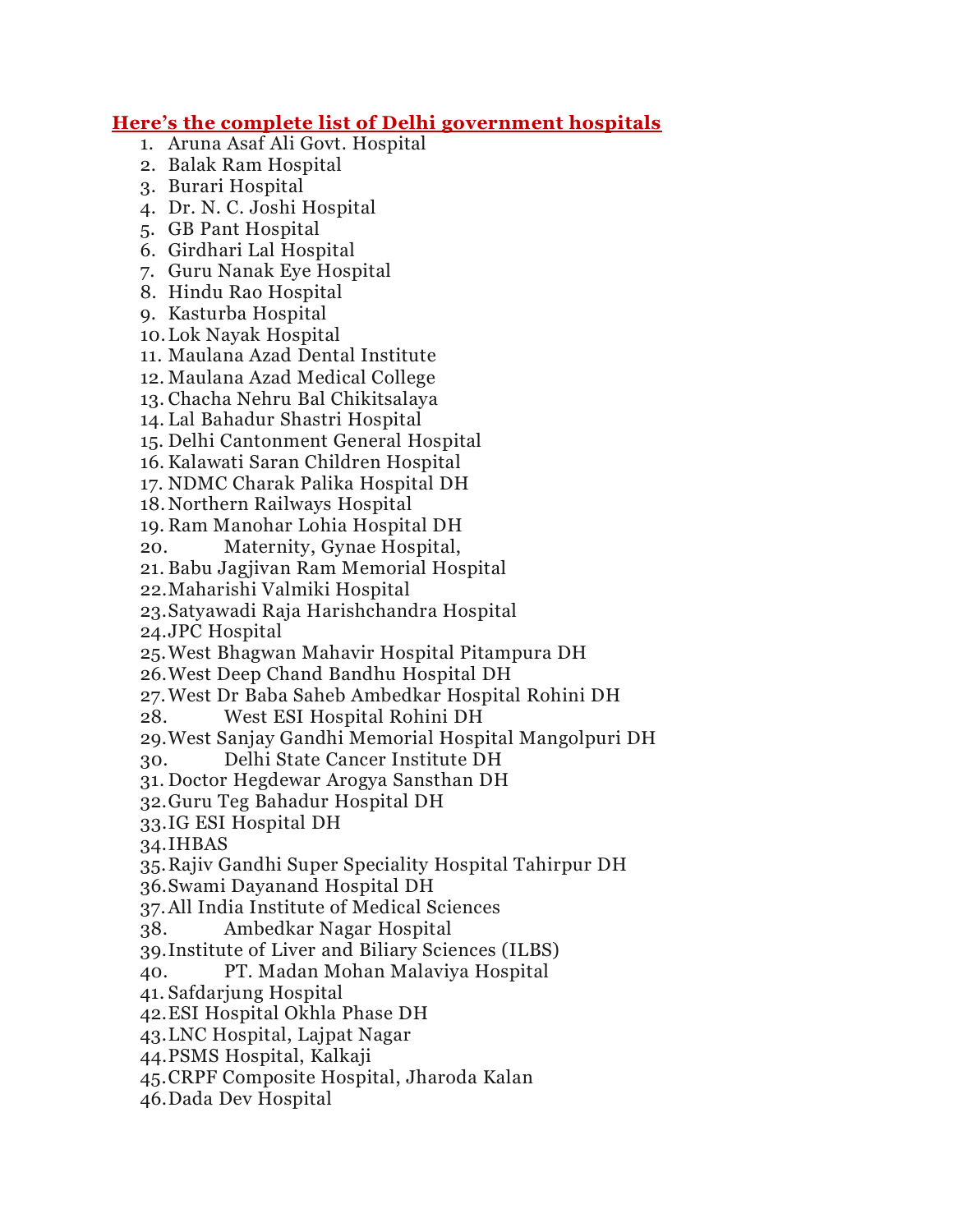- 47.Mansaram Park Dispensary
- 48. RHTC Najafgarh
- 49.RTRM Hospital

50.Acharya Shree Bhikshuk Govt Hospital

- 51. Deen Dayal Upadhyay Hospital
- 52.ESI Hospital Basaidara Pur
- 53.Guru Gobind Singh Govt Hospital
- 54.Janakpuri Super Speciality Hospital
- 55.Sardar Vallabh Bhai Patel Hospital
- 56.Tilak Nagar Colony Hospital

## **Here's the complete list of Delhi private hospitals**

- 1. B L K Memorial Hospital
- 2. Delhi Heart and lung hospital
- 3. Divine Multispecialty Hosp. & Cancer Cent., Wazirabad
- 4. Jeevan Mala Hospital
- 5. Jeewan Nursing Home, Pusa Road
- 6. Kapil Multispecialty Hospital, Nathupura
- 7. Medlife Hospital, Burari
- 8. NKS Hospital, Gulabi Bagh
- 9. Sanjeevan Hospital, Daryaganj
- 10.Sant Parmanand Hospital
- 11. SGR Kolmet Hospital, Pusa Road
- 12. Sir Ganga Ram City Hospital, Pusa Road
- 13. Sir Ganga Ram Hospital
- 14. St. Stephens Hospital
- 15. Teerath Ram Shah Hospital
- 16. Apex City Hospital, West Vinod Nagar
- 17. Bimla Hospital
- 18.Dharamshila Narayana Superspeciality Hospital
- 19. Jeevan Anmol Hospital
- 20. Makkar Multi-speciality Hospital
- 21. Malik Radix Health care Center
- 22.Max Patparganj
- 23.Metro Hospital and Cancer Institute
- 24.Patel Hospital, Shakarpur
- 25.Ram Lal Kundan Lal Hospital, Pandav Nagar
- 26.SMS Hospital
- 27.Virmani Hospital
- 28. Flt. Lt. RajanDhall Hospital FORTIS
- 29.Indian Spinal Injuries Centre
- 30. Primus Super Specialty Hospital
- 31. Balaji Hospital, Narela
- 32.Bansal Global Hospital, Jahangirpuri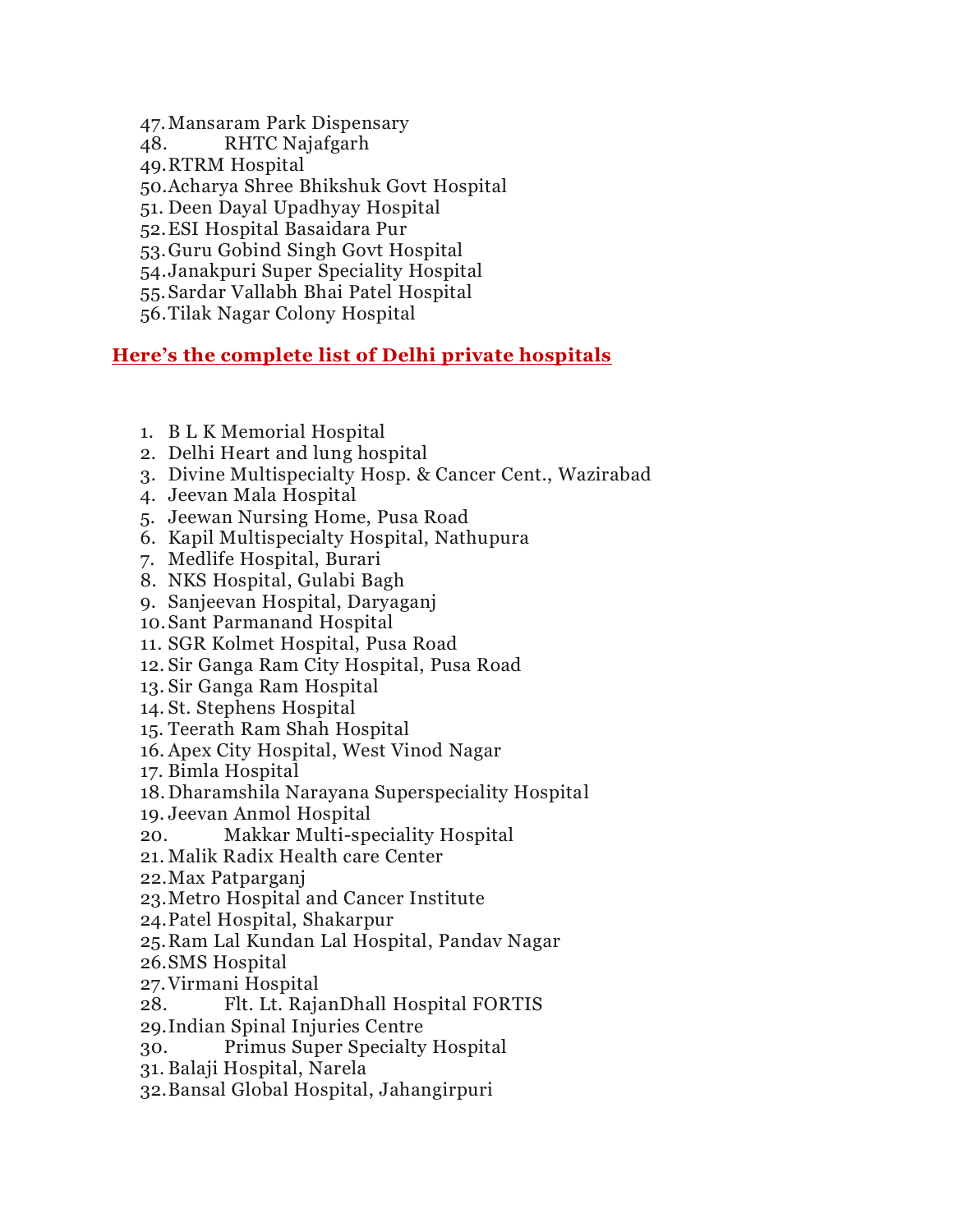33.Gupta Multispecialty Hospital, Bawana

34.Maha Durga Charitable Trust

35.Maharaja Agarsain Multispecialty Hospital, Narela

36.Mangalam Hospital, Bawana

37.Nulife Hospital, GTB Nagar

38. Pentamed Hospital, Derawal Nagar

39.Sant Soham Hospital, Bawana

40. Moral Hospital

41. Panchsheel Hospital

42.Bhagwan Mahavir Hospital, Madhuban Chowk

43.Bhagwati Hospital, Rohini

44.Brahm Shakti Hospital

45.Cygnus MLS Super Specialty Hospital

46.Dharamvir Solanki Hospital, Rohini

47.Fortis Hospital Shalimar Bagh

48. Jaipur Golden Hospital

49.Lalita Hospital, Begumpur

50.Max Super Speciality Hospital Shalimar Bagh

51. Muni Mayaram Jain Hospital, Pitampura

52.Rajiv Gandhi Cancer Institute & Research Centre

53.Santom Hospital

54.Saroj Medical Institute, Jail Road, Rohini

55.Saroj Super Specialty Hospital

56.Savitri Hospital, Kanjhawala

57. Shree Aggarsain International Hospital

58.Sunrise Hospital, Rohini

59.Tomar Multispecialty Hospital, Kirari

60. Shahdara Dr. Gupta Nursing Home, Naveen Shahdara

61. Delhi Medical Centre Mansarover Park

62.Goyal Hospital and Urology Center

63.Gupta Multispecialty Hospital, Vivek Vihar

64.Karuna Hospital, Dilshad Garden

65.Kosmos Super Specialty Hospital, Vikas Marg

66.Pushpanjali Medical Centre, Vikas Marg Ext.

67.Red Cross Hospital, Dilshad Garden

68. Shanti Mukand Hospital

69.Shri Ram Singh Hospital, Krishna Nagar

70.Surya Hospital, Krishna Nagar

71. Aashlok Hospital

72.Fortis C Doc Hospital

73.Madhukar Rainbow

74.Max Super Specialty Hospital, Saket

75.Medeor Hospital

76.Phoenix Hospital

77. Pushpawati Singhania Research Institute (PSRI)

78.Rajiv Gandhi Cancer Hospital, Gautam Nagar

79.Sitaram Bhartia Hospital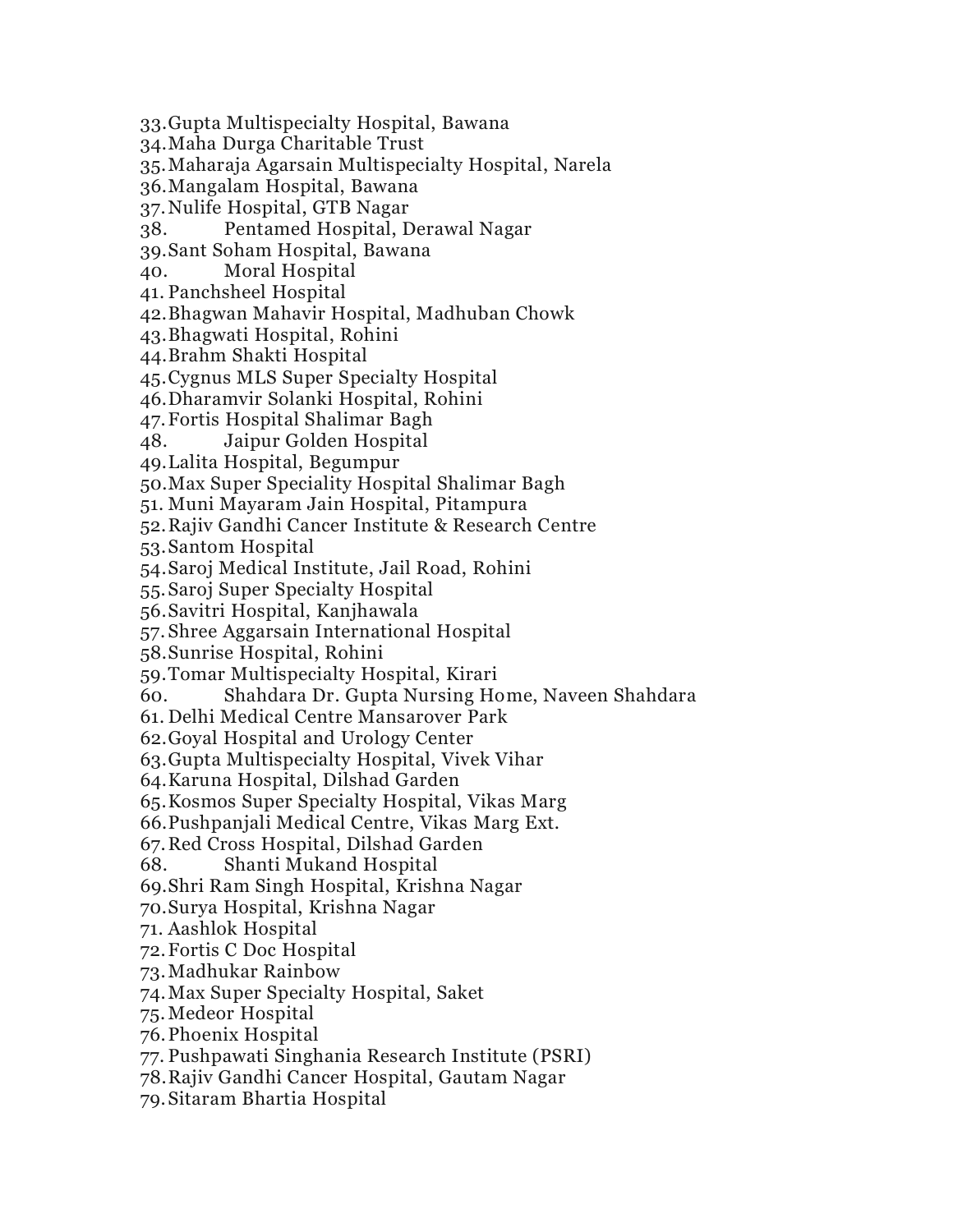- 80. Alshifa Multispeciality hospital
- 81.Banarsidas Chandiwala Hospital, Kalkaji
- 82. Bansal Hospital & Research Centre, NFC
- 83. Batra Hospital And Medical Research Centre
- 84. Fortis Escorts Heart Institute
- 85.Hakeem Abdul Hameed Centenary Hospital
- 86. Holy Family Hospital
- 87.IBS Hospital, Lajpat Nagar
- 88. Indraprastha Apollo Hospitals
- 89. Irene Hospital, Kalkaji
- 90. Jeevan Hospital and Nursing Home
- 91. Jeewan Nursing Home, Gate No.
- 92.Metro Hospital, Lajpat Nagar
- 93.Mool Chand Kharaiti Ram Hospital
- 94.National Heart Institute
- 95.Royal Kalindi Hospital, Sarita Vihar
- 96.Sunrise Hospital, Kalindi Colony
- 97.Universal Centre of Health Services, Badarpur
- 98. VIMHANS Hospital
- 99.Aakash Healthcare
- 100. Ansari Hospital, Sagarpur
- 101. Ayushman Hospital Health Services
- 102. B.H. Salvas Hospital, Haibatpura, Najafgarh
- 103. Bensups Hospital, Dwarka
- 104. Bhagat Chandra Hospital
- 105. DivyaPrastha Hospital
- 106. Human Care Medical Charitable Trust (Manipal)
- 107. Maharaja Agrasen Hospital, Dwarka
- 108. Rosewood Hospital, Najafgarh
- 109. Samar Hospital, Dwarka
- 110. Shakuntala Hopsital, Sagarpur
- 111. Taarak Hospital
- 112. Venkateswar Hospital
- 113. Vikas Hospital
- 114. Action Cancer Hospital
- 115. Altius Sonia Hospital
- 116. Ardent Ganpati Hospital, Mundka
- 117. B.M. Gupta Hospital, Uttam Nagar
- 118. Bhatia Global Hospital, Paschim Vihar
- 119. CD Global Hospital, Najafgarh Road
- 120. Jeewan Moti Khera Hospital, Nangloi
- 121. Kalra Hospital
- 122. Kalra Hospital, Uttam Nagar
- 123. Konarc Hospital, Nangloi
- 124. Kukreja Hospital and Heart Centre, Rajouri Garden
- 125. Maharaja Agrasen Hospital, Punjabi Bagh
- 126. Mansaram Hospital, Nangloi